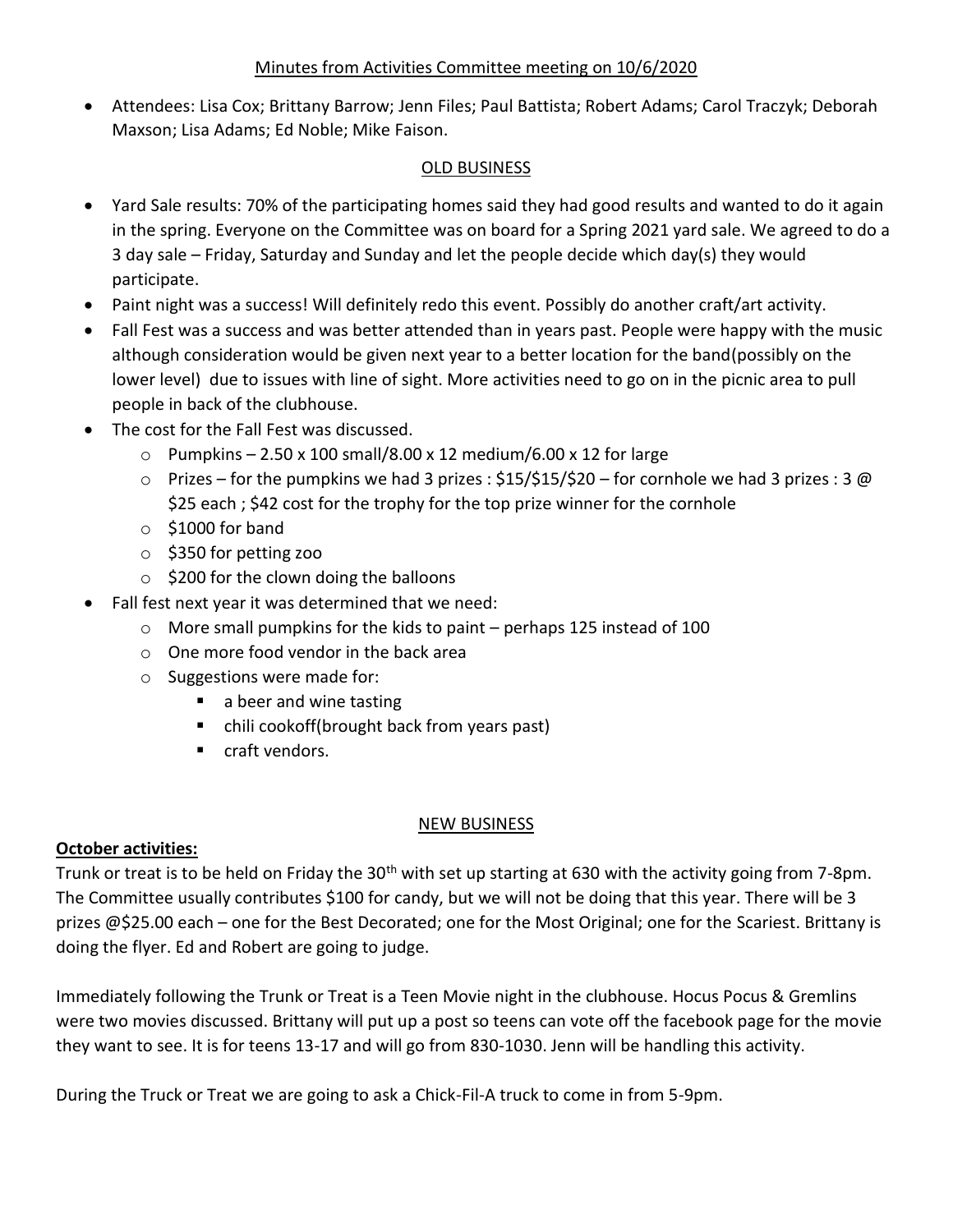## **November Activities:**

Saturday November 7<sup>th</sup> @ 4pm will be an indoor cornhole tournament organized by Brittany. There will be a \$10 entry fee. There will be a trophy and a gift card(s) with the entry fee used to cover any costs. Brittany will have one food vendor for the event(outside). It will be BYO alcohol so only people over 21 can participate.

A poker night was discussed, but cannot be done due to legal/gambling issues.

Jenn is going to organize a craft/art night for November  $13<sup>th</sup>$  to decorate a sleigh for outdoors. Prices pending. Cost will include food/drink.

## **December Activities:**

Friday and Saturday, 12/4 & 12/5, Lisa and Brittany will organize a Christmas Santa Station on the tennis courts with tents, Santa, plenty of decorations, a hot chocolate bar, and a food truck. We are looking for a Santa and donations of decorations. People can use their phones or cameras to take pictures with Santa.

Saturday December 11<sup>th</sup> Jenn and Judy will host a cookie exchange with 2 craft/art activities. Painting a wine glass; decorating a wine bottle; and wreath making were suggested. Craft would be 6-730, cookie exchange 730-9.

Miscellaneous items discussed:

- We need to label our sound equipment so it is easily identified.
- We discussed buying a large tent (that we used in the fall fest) vs. renting one, but decided against it since it is hard to put up and we have limited storage.
- We want a shed on premises for storage of our activity items and put it on our "wish list".
- We signed a card for a family who lost their husband/father and Lisa will deliver it with some flowers.
- We discussed and passed a motion to purchase two 10 x 20 tents which would run around 239.00 each. These can be used at any/all of our future events.
- No Christmas potluck this year due to covid.

Our next meeting is on Thursday 11/5/20 @ 7pm due to election day (11/3) falling on the first Tuesday of November. Our December meeting will be on Tuesday 12/1.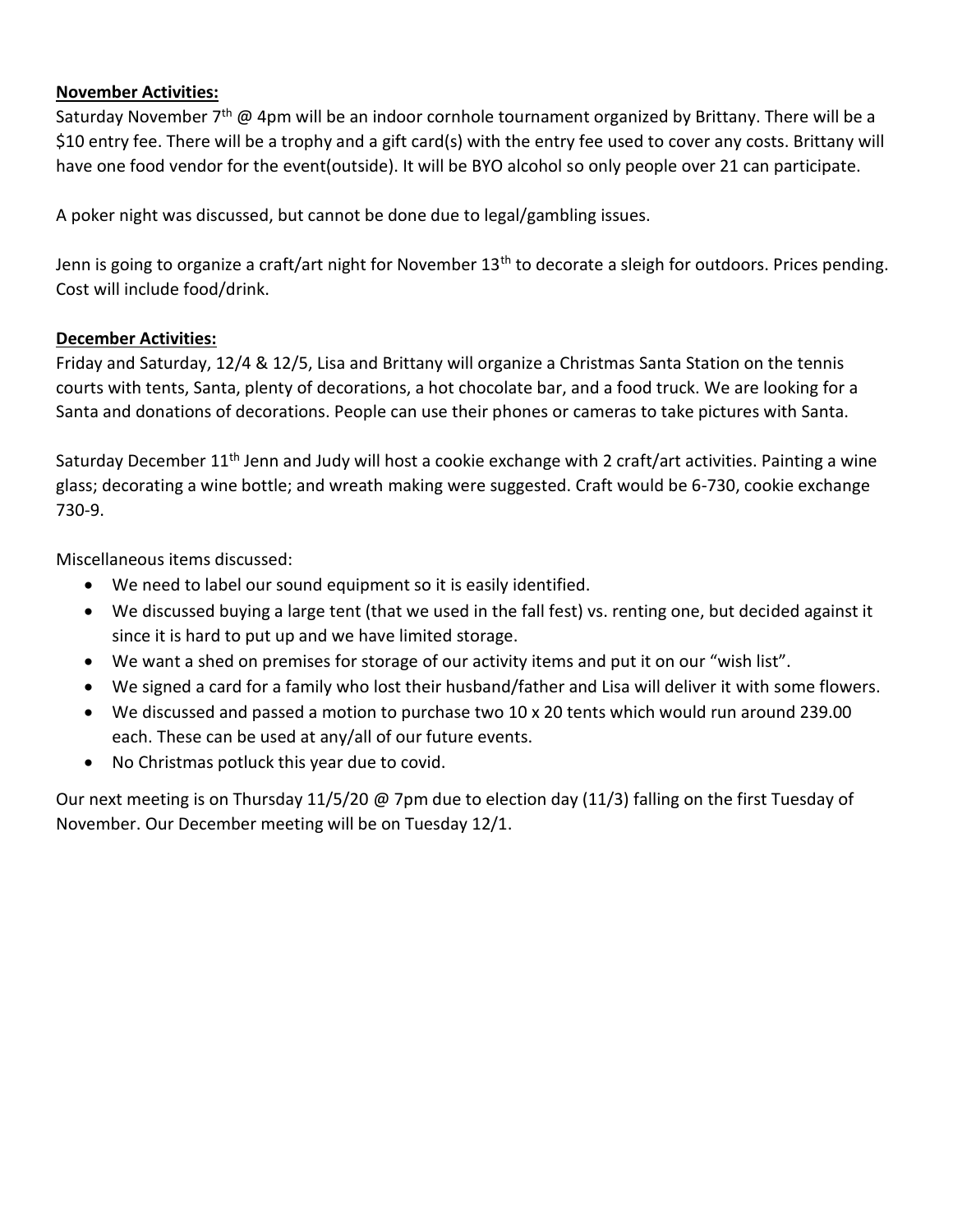Architectural Committee Minutes September 21, 2020 Page 1 of 4

#### **21 SEPTEMBER 2020 MEETING MINUTES**

## **ATTENDEES:**

Tim Kost, Architectural Committee Chair Ed Noble, Architectural Committee Vice-Chair Richard Traczyk, Architectural Committee BOD Liaison Robert Middleton, Architectural Committee Member Richard Schoppet, Architectural Committee Member Bill Ekberg, Architectural Committee Member John McClurken, Architectural Committee Member Lisa Adams, Association Member

#### **NOT IN ATTENDANCE:**

**MINUTES –** Review of the August 17, 2020 minutes. Minutes were approved as submitted.

#### **FIELD REVIEW- NEW CONSTRUCTION FINAL INSPECTION:**

- *1. Lot 181, Section 8A, 112 Green Leaf Drive. Roger & Patricia Orman, owners. Final Inspection in response to a notice of completion. Inspection performed by Tim Kost and Ed Noble.*
- *2. Lot 491, Section 3A, 1074 Lakeview Drive. Thomas & Kathleen Horton, owners. Final Inspection in response to a notice of completion. Inspection performed by Tim Kost and Ed Noble.*

#### **FIELD REVIEW – PARKING PAD VIRTUAL:**

1. Lot 072, Section 4A, 1315 Lakeview Drive. Patti Meola, owners. Request for approval of plans to add a 19 'x 26 'x 34" parking pad to the left of the driveway. Using pine boards for framing and filling in with crushed stones. Virtual approval on 9/3/2020 permit issued on 9/8/2020. Permit # 235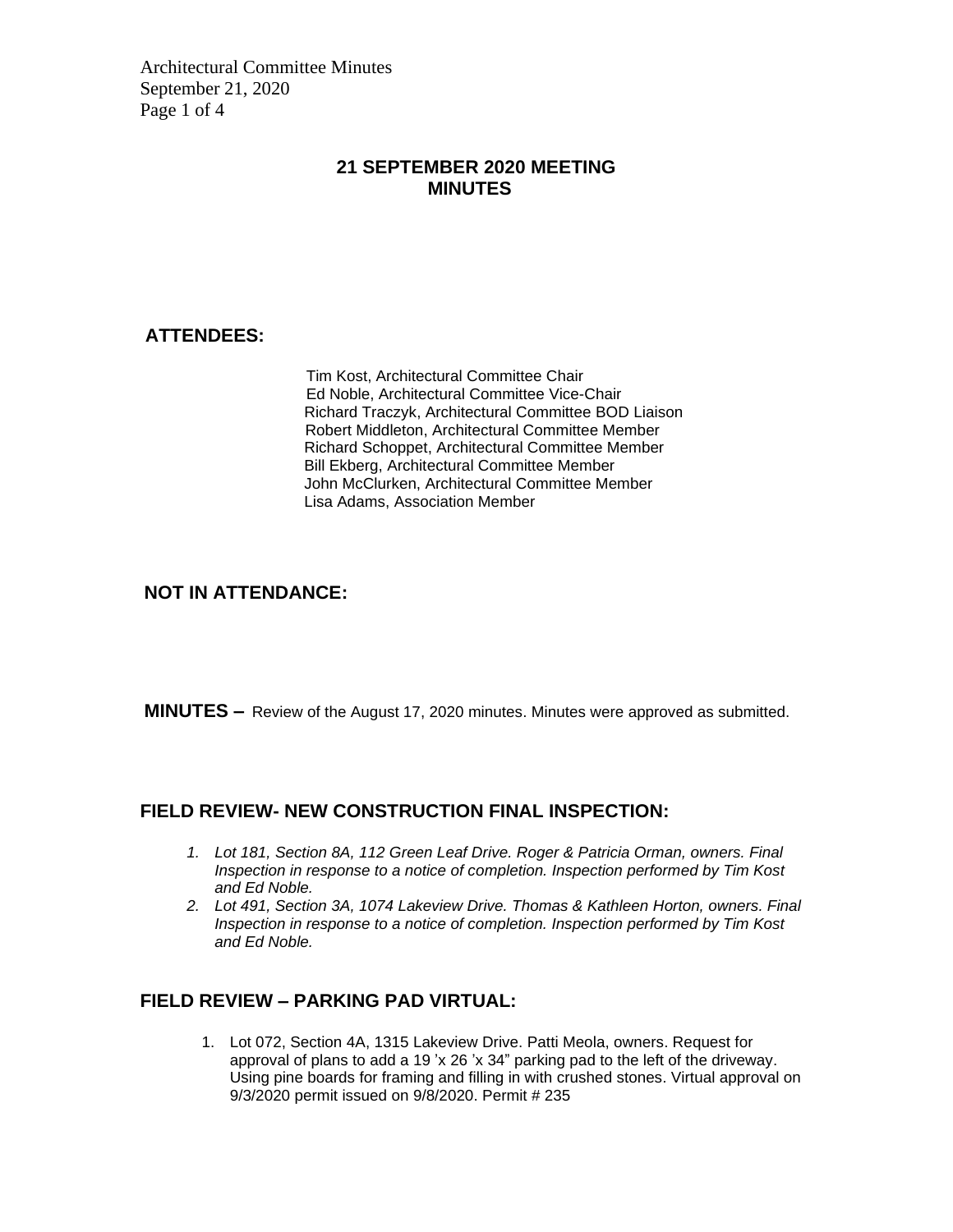Architectural Committee Minutes September 21, 2020 Page 2 of 4

#### **FIELD REVIEW – FENCE:**

- 1. Lot 001, Section 5A, 101 Waterside Lane. Brittni Fuller, owner. Request for approval of plans to install 4' height fence. The area to fenced in is about 20x25. Material being used is wood and metal and will be painted white. Reviewed by Tim Kost and Ed Noble. A motion was made to approve as submitted. The motion was seconded, and the motion was carried. Permit # 245 was issued on 9/23/2020.
- 2. Lot 1166, Section 7, 112 Colonial Drive. Adams, owner. Request for approval of plans to install 4' high aluminum black fence with 2 gates one in the rear of the home and the other on the left side of the home and asking for a 5' variance. Adding a 12x14 concrete patio on the left side to and placing a 10x10 gazebo with a metal roof. Reviewed by Tim Kost and Ed Noble. A motion was made to approve as submitted. The motion was seconded, and the motion was carried. Permit # 246 was issued on 9/23/2020. With a 5' variance of fence on the left side.

## **FIELD REVIEW- EXTERIOR CHANGES:**

1. Lot 231, Section 2, 200 Fairway Circle. John Duffey, owner. Request for approval to plans to install 28 solar panels on the side of the roof. Reviewed by Tim Kost and Ed Noble. A motion was made to approve as submitted. The motion was seconded, and the motion was carried. Permit # 247 was issued on 9/23/2020.

## **FIELD REVIEWS- DOCKS:**

1. Lot 1230, Section 5B, 134 Waterside Lane. Lou Cesa, owner. Request for approval of plans to install a dock that will be (3) section of aluminum 10'x4' will have (6) pilings 2 at each end of the sections. Extension for the shoreline is 14' and anchoring with galvanized steel cable. Reviewed by Tim Kost and Ed Noble. A motion was made to approve as submitted. The motion was seconded, and the motion was carried. Permit # 248 was issued on 9/23/2020. Concerns about future depth readings.

## **FIELD REVIEWS-RESALES:**

- 1. *Lot 028, Section 4A, 1301 Lakeview Drive. Belch, owner. Resale inspection performed by Tim Kost and Ed Noble. No discrepancies noted.*
- 2. *Lot 183, Section 2, 324 Masters Drive. Meneau, owner. Resale inspection performed by Tim Kost and Ed Noble. No discrepancies noted.*
- 3. *Lot 125, Section 5A, 705 S. Lakeview Drive. Whitacre, owner. Resale inspection performed by Tim Kost and Ed Noble. No discrepancies noted.*
- 4. *Lot 126, Section 5A, 707 S. Lakeview Drive. Bock, owner. Resale inspection performed by Tim Kost and Ed Noble. No discrepancies noted.*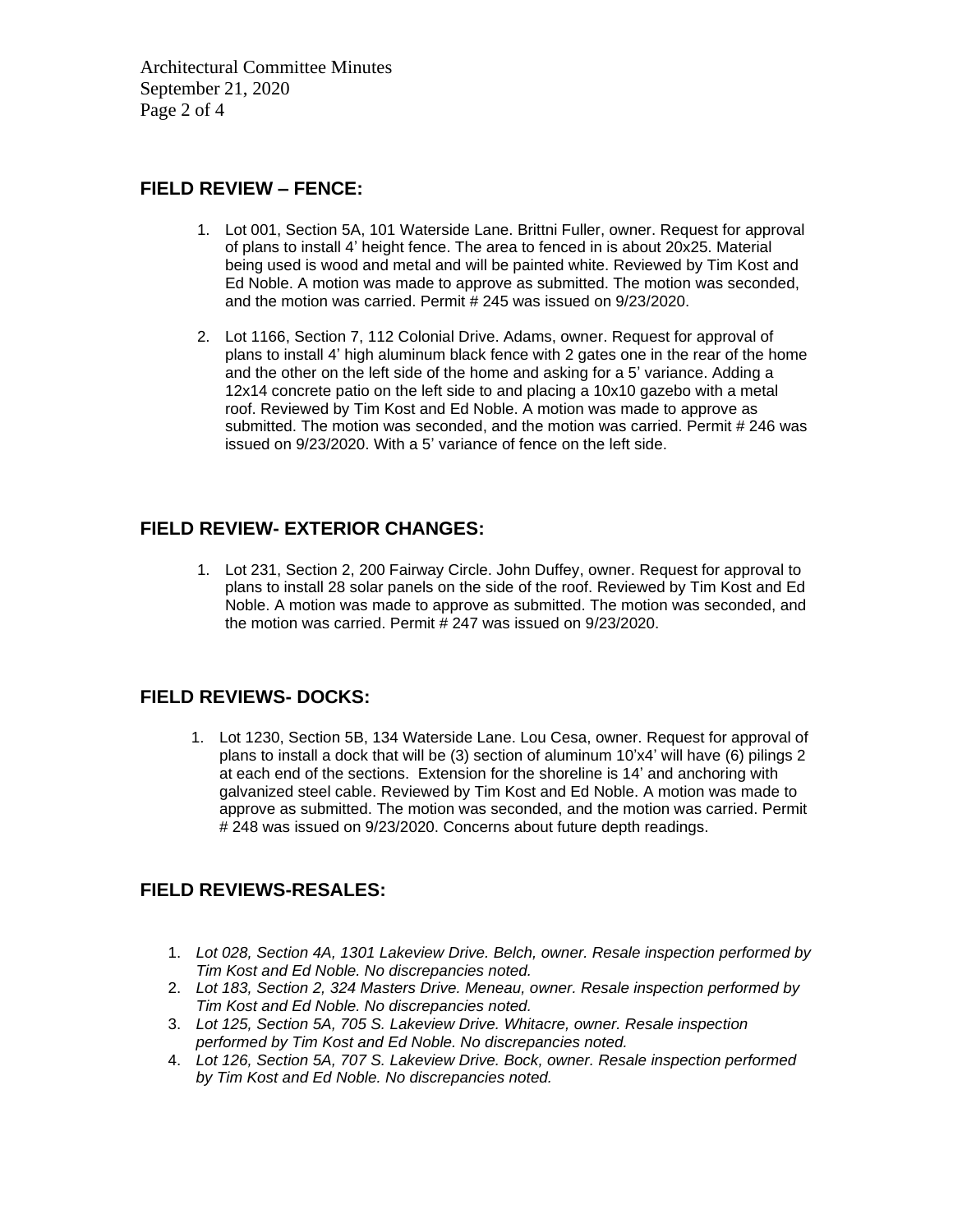Architectural Committee Minutes September 21, 2020 Page 3 of 4

*.*

*.*

- 5. *Lot 1242, Section 5B, 110 Waterside Lane. Milam, owner. Resale inspection performed by Tim Kost and Ed Noble. No discrepancies noted.*
- 6. *Lot 1217, Section 5B, 129 Waterside Lane. Franks, owner. Resale inspection performed by Tim Kost and Ed Noble. No discrepancies noted.*
- 7. *Lot 176, Section 2, 101 Putter Place. Howard, owner. Resale inspection performed by Tim Kost and Ed Noble. One discrepancy noted propane tank is not screen in.*
- 8. *Lot 186, Section 2, 330 Masters Drive. Bolinger, owner. Resale inspection performed by Tim Kost and Ed Noble. No discrepancies noted.*
- 9. *Lot 576, Section 10, 1017 W. Masters Drive. Dadgar, owner. Resale inspection performed by Tim Kost and Ed Noble. No discrepancies noted.*

## **FIELD REVIEWS – TREE REMOVAL REQUESTS:**

- *1. Lot 461, Section 3, 103 Divot Place. Raines, owner. Request for approval of plans to remove five (5) trees dead, diseased, leaning and location. Reviewed by Tim Kost and Ed Noble. Approved and permit issued on 8/28/2020. Permit # 229*
- *2. Lot 079, Section 4A, 206 Greenbriar Circle. Oliver, owner. Request for approval of plans to remove four (4) trees leaning and location. Reviewed by Tim Kost and Ed Noble. Approved and permit issued on 8/28/2020. Permit # 203*
- *3. Lot 119, Section 4A, 126 Dogwood Drive. Piermarin, owner. Request for approval of plans to remove one (1) tree crowding, leaning, dead and diseased. Reviewed by Tim Kost and Ed Noble Approved and permit issued on 8/28/2020. Permit # 231*
- *4. Lot 124, Section 1, 100 Sycamore Place. J. C. Rentals LLC, owner. Request for approval of plans to remove eight (8) trees crowding and location. Reviewed by Tim Kost and Ed Noble. Approved and permit issued on 8/28/2020. Permit # 232*
- *5. Lot 009, Section 5A, 108 Downhill Circle. Groce, owner. Request for approval of plan to remove one (1) tree leaning. Reviewed by Tim Kost and Ed Noble. Approved and permit issued on 8/28/2020. Permit # 233*
- *6. Lot 008, Section 5A, 106 Downhill Circle. Rogers, owner. Request for approval of plans to remove five (5) trees crowding. Reviewed by Tim Kost and Ed Noble. Approved and permit issued on 8/28/2020. Permit # 234*
- *7. Lot 072, Section 4A, 1315 Lakeview Drive. Meola, owner. Request for approval of plans to remove two (2) trees location. Reviewed by Tim Kost and Ed Noble. Approved and permit issued on 9/8/2020. Permit # 235*
- *8. Lot 186. Section 2, 330 Masters Drive. Bolinger, owner. Request for approval of plans to remove six (6) trees location trees to close to the house. Reviewed by Ed Noble. Approved and permit issued on 9/11/2020. Permit # 236*
- *9. Lot 004, Section 8A, 210 Laurel Drive. Polasek, owner. Request for approval of plans to remove two (2) trees dead and diseased. Reviewed by Tim Kost and Ed Noble. Approved and permit issued on 9/15/2020. Permit # 237*
- *10. Lot 153, Section 8A, 101 Green Leaf Drive. Lane ll, owner. Request for approval of plans to remove twelve (12) trees crowding, impacting, leaning, dead, diseased, and location. Reviewed by Tim Kost and Ed Noble. Approved and permit issued on 9/15/2020. Permit # 238*
- *11. Lot 096, Section 4A, 101 Greenbriar Circle. Swadner, owner. Request for approval of plans to remove one (1) tree dead and diseased. Reviewed by Tim Kost and Ed Noble. Approved and permit issued on 9/15/2020. Permit # 239*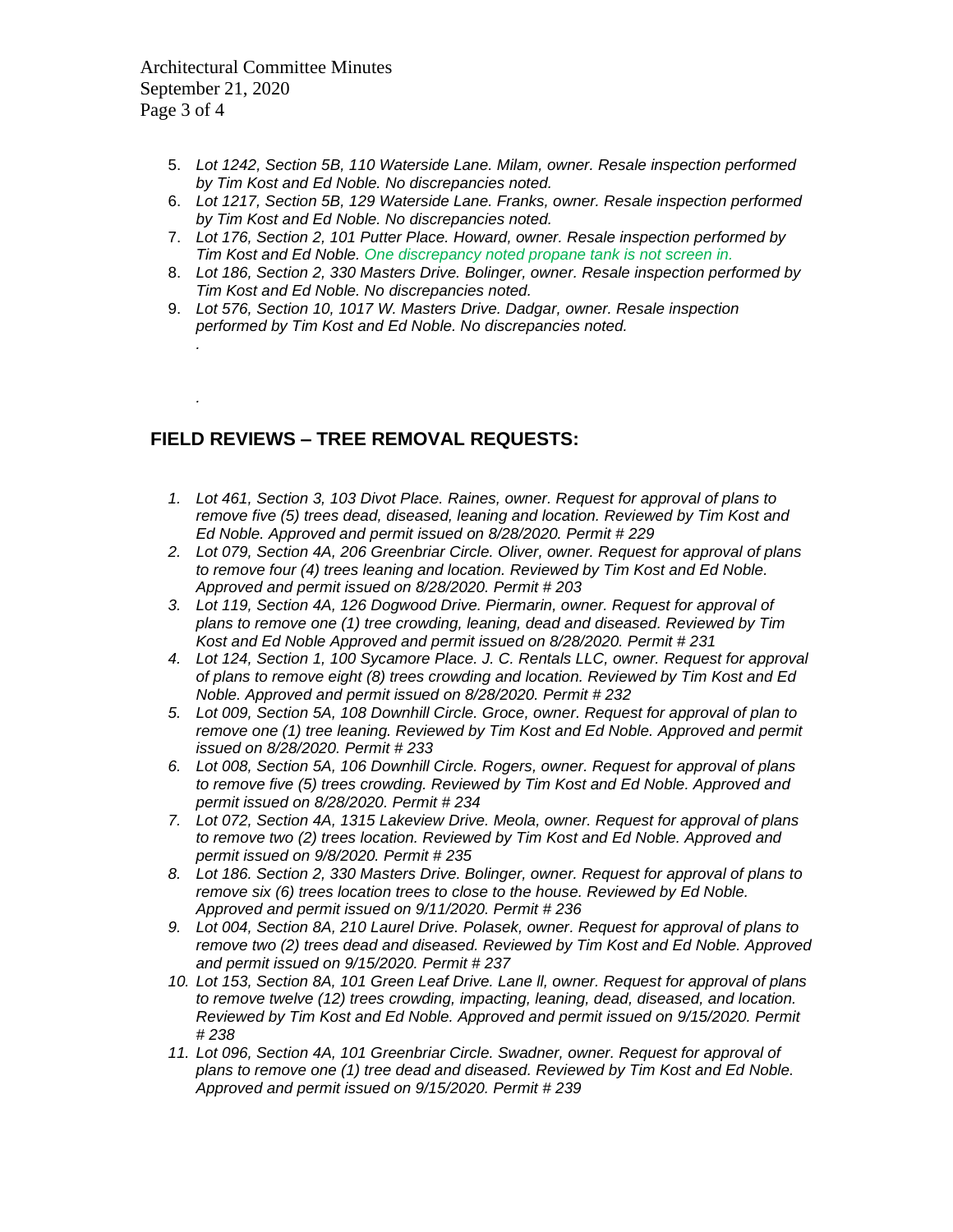Architectural Committee Minutes September 21, 2020 Page 4 of 4

- *12. Lot 127, Section 5A, 709 S. Lakeview Drive. Gardner, owner. Request for approval of plans to remove two (2) trees dead and diseased. Reviewed by Tim Kost and Ed Noble. Approved and permit issued on 9/15/2020. Permit # 240*
- *13. Lot 127, Section 8A, 92 Northwood Circle. Kump, owner. Request for approval of plans to remove three (3) trees location. Reviewed by Tim Kost and Ed Noble. Approved and permit issued on 9/15/2020. Permit # 241*
- *14. Lot 548, Section 3A, 11007 Lakeview Drive. Wells, owner. Request for approval plans to remove ten (10) trees crowing, leaning, dead, and diseased. Reviewed by Tim Kost and Ed Noble. Approved and permit issued on 9/15/2020. Permit # 242*
- *15. Lot 035, Section 1, 152 Lake Holiday Road. Qualkinbush, owner. Request for approval plans to remove six (6) trees crowding, dead, diseased, and location. Review by Tim Kost and Ed Noble. Approved and permit issued on 9/15/2020. Permit # 243*
- *16. Lot 061, Section 1, 112 Greenwood Court. Milbrandt, owner. Request for approval of plans to remove two (2) trees dead and diseased. Review by Tim Kost and Ed Noble. Approved and permit issued on 9/15/2020. Permit # 244*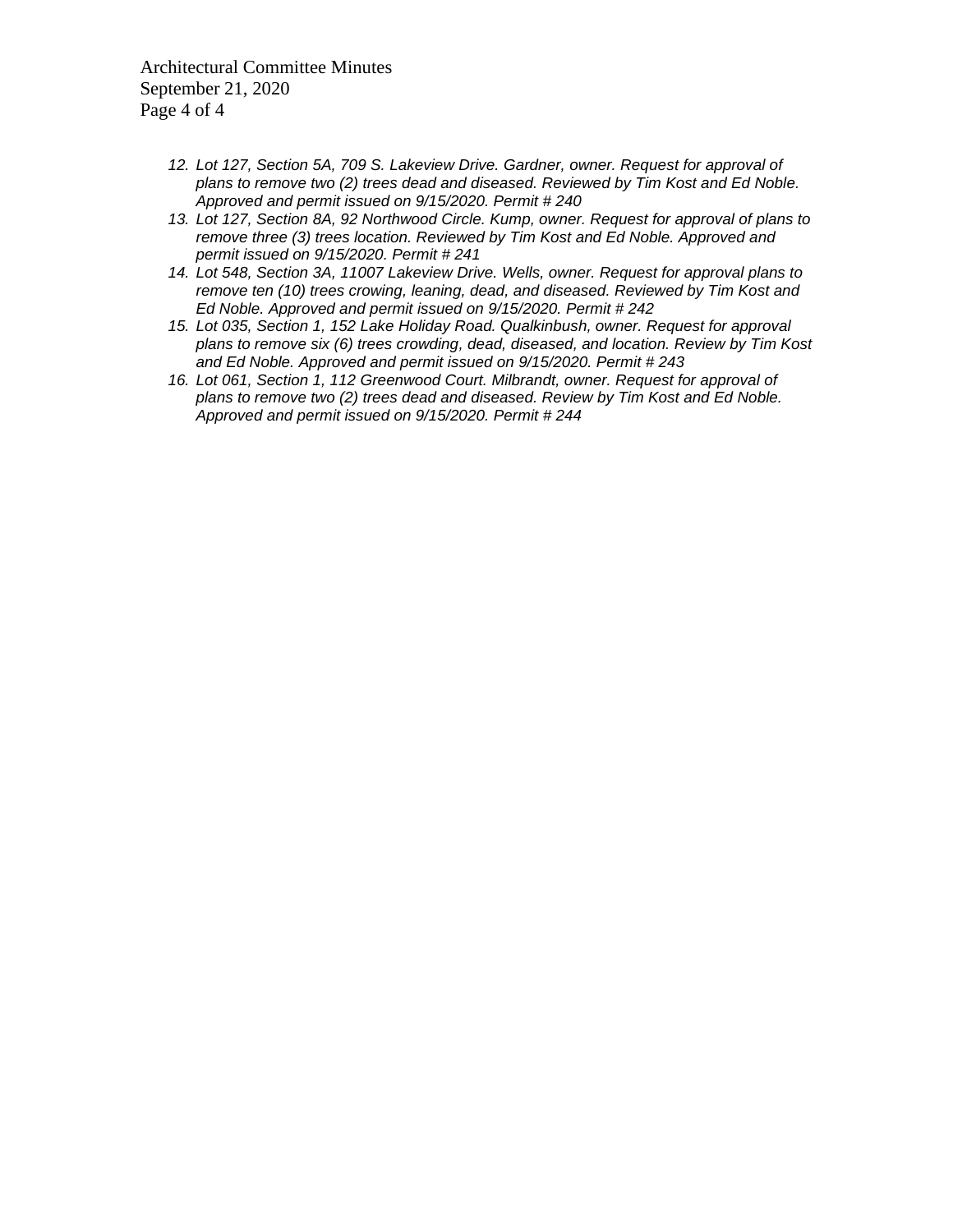# **Buildings and Grounds Minutes of September 14, 2020**

**Members in Attendance:** Frances Coates, James Coates (Board Liaison); Robert Middleton, Diane Noble, Alex Perka, Pam Perka, Richard Schoppet

**Absent:** Elizabeth Hair, Karen Gahr, Barbara Magill, Phil McAllister, Don Myers, Charles Nieman, Larry Quinn

The meeting was called to order by Chair Alex Perka at 10 A.M. in the clubhouse. A quorum was established and the agenda approved. Pam gave a summary of items discussed at our Zoom meetings this summer. Jim Coates presented an update on the recent Board meetings. The 2021 budget was approved with an increase to \$36,000 for expanded walking paths; the RFP for clubhouse flooring was submitted in August. It was noted that our committee did not receive a copy because Elizabeth Hair sent it to the LHCC website for B and G instead of to Alex directly. Diane had a copy and our committee discussed this proposal. We will invite Elizabeth to attend our October 12 B and G meeting to share our ideas with her. The fitness center remains closed and will be discussed at the September Board meeting. The dog park fencing is now in place. Two items usually presented by B and G are also scheduled for the September meeting: walking paths and PRP 5 parking and roadway changes.

Alex presented information on the latest Master Planning Committee meeting held on September  $2^{nd}$ . We are still awaiting county approval for the Beach 2 plan. The MPC reviewed the master plan segment related to the community park, walking trails, and sequence, using the actual diagram from 2017 which outlined the paths. This will be used to prioritize paths in the park and link to the request for a bus stop path.

Pam mentioned that the list of B and G accomplishments sent to members has been sent to Richard Traczyk for use in the annual meeting presentation. Members suggested adding coordination with Safety Committee related to paths and maintenance of community signs. Richard will contact the office to request cutting vegetation blocking a community sign near the corner of Colonial and Lake Holiday or moving the sign.

Alex updated the committee on the issue of walking paths, distributing the original Master Plan document and the color- coded proposals from the Safety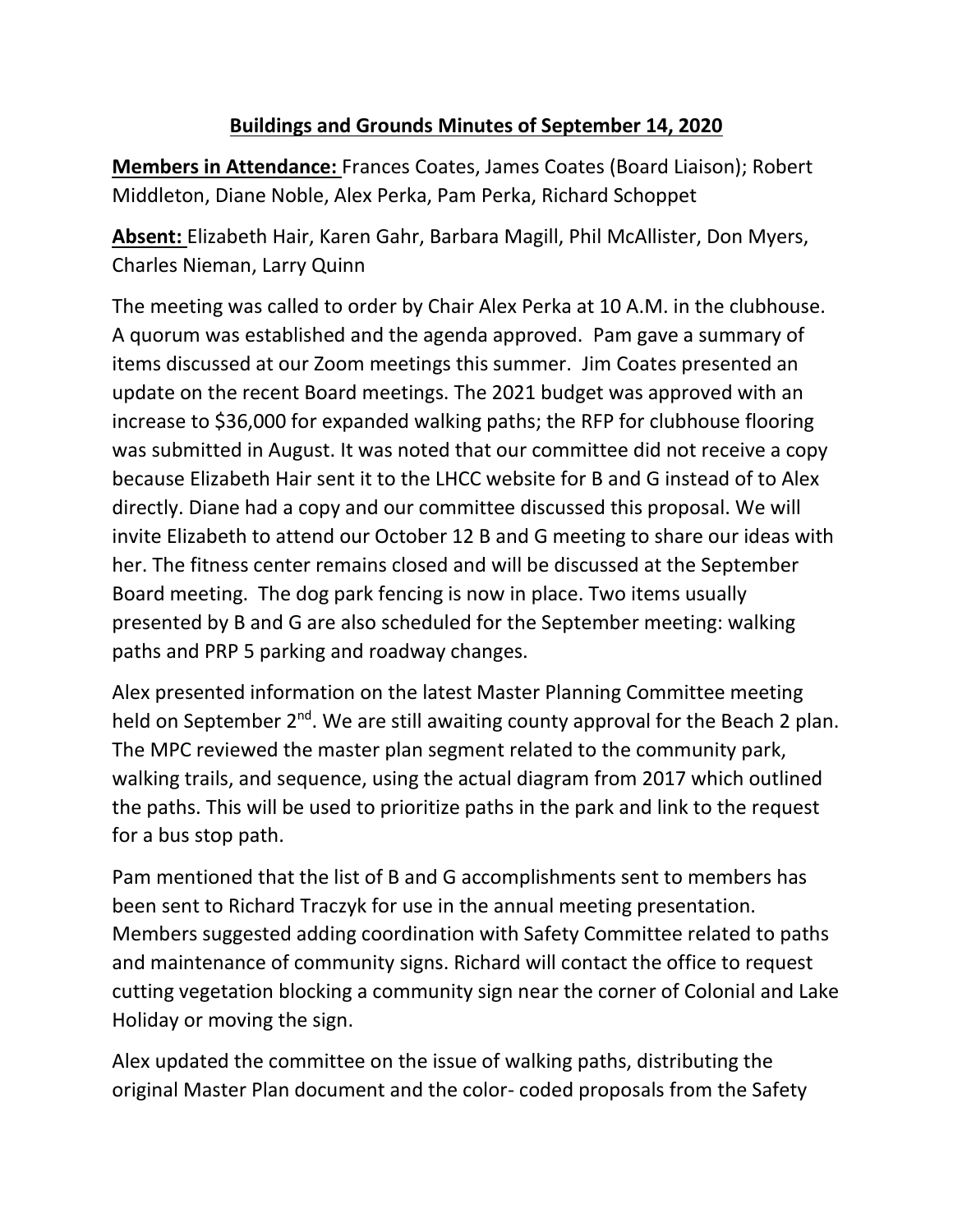Committee and our committee. It was agreed that both committees need to work together to refine the requests. Volunteers from B and G and Safety will walk the suggested paths on Friday of this week to make refinements to the proposals.

Frances presented ideas for the October newsletter to include reminders not to feed the deer; recommendation that we replace dying trees with species are native and non-invasive; an informal butterfly survey of this season; report on the milkweed plantings and Monarch butterfly releases; and the status of native orchids along Country Club Park. The committee unanimously shared that all of these are timely and should be submitted.

When discussing future plans, it was suggested that with the success of the food trucks our members would benefit from adding 3 or 4 picnic tables on the rear deck of the clubhouse. We need to consider a plan for day boaters who need to park their trailers in the lot. Is there a need to expand the bus stop parking lot which currently provides 62 spaces now? Is it time to upgrade the ventilation system in the fitness center, especially with the coronavirus? Is a bridge over Isaac Creek along the hiking trail possible in the near future? Robert shared photos of a possible bridge construction to consider.

As the meeting drew to a close, our committee mentioned that we would appreciate Elizabeth Hair's attendance at our next meeting scheduled for October 12 at 10AM at the clubhouse. Jim will reach out to her to see if she is available. We hope that the PRP for the flooring can include the specific materials approved by the Board as part of the PRP she has already drafted for discussion.

The meeting was adjourned at 12:20.

Respectfully submitted,

Pam Perka, Secretary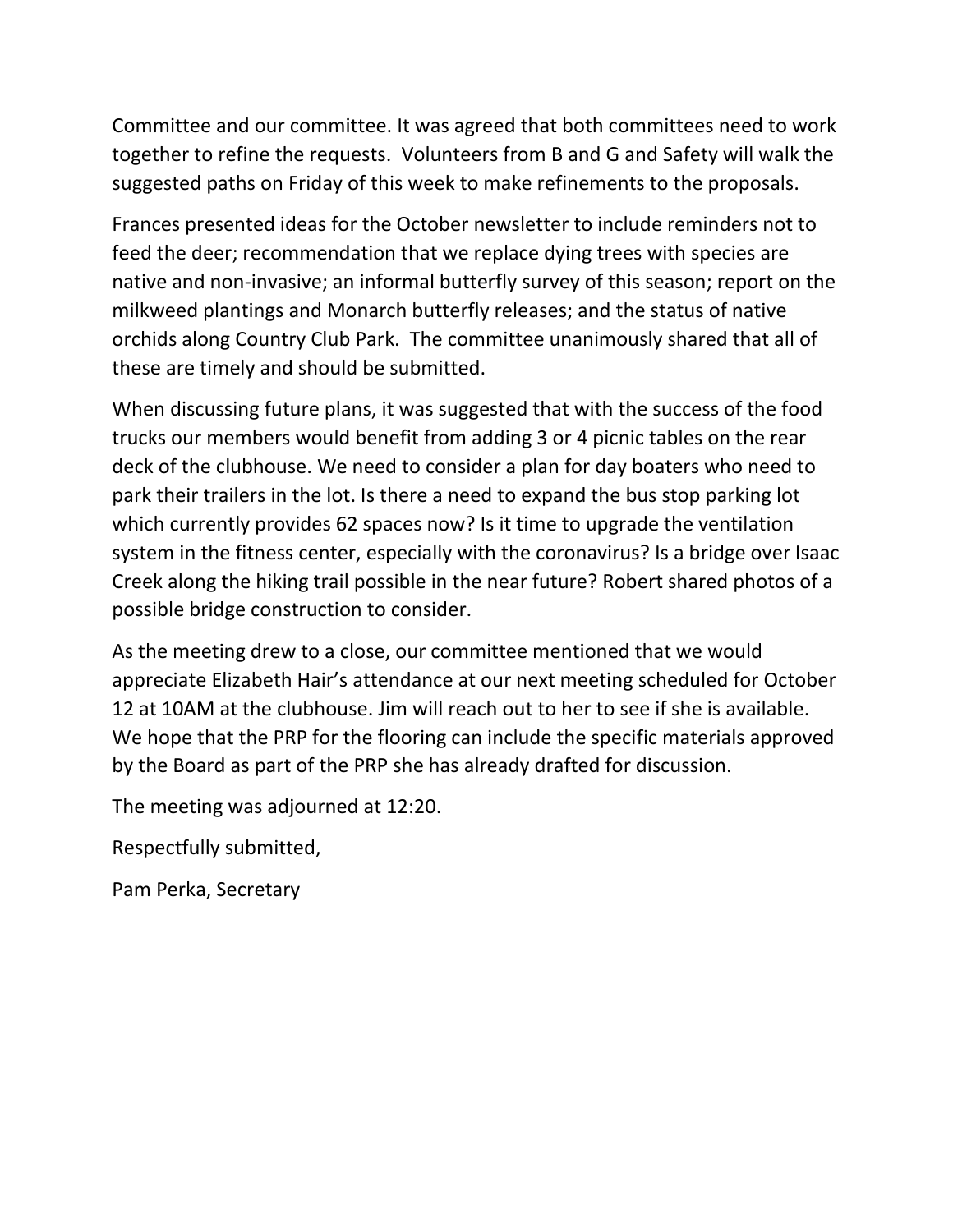#### Compliance Committee Mediator Panel Hearing Summary **Summary of Mediator Panel Hearing Determination** October 14, 2020

#### Panel Members: Barbara Magill, Chris Sypher, Robin Pedlar, Karen Taylor, Butch Nesbit, Kathy Ressler Chair: Dot Wallace BOD Liaison: Bob Middleton

| <b>Hearing</b><br><b>Number</b> | <b>Report</b><br><b>Time</b> | <b>Name</b><br><b>Property Address</b><br><b>Section and Lot</b><br><b>Compliance Committee File No.</b> | <b>Violation/Infraction</b>                         | <b>Mediator Panel Determination</b>                                                                                       |
|---------------------------------|------------------------------|----------------------------------------------------------------------------------------------------------|-----------------------------------------------------|---------------------------------------------------------------------------------------------------------------------------|
| 1                               | 7:00                         | Chad & Beverly Longo<br>103 Waterside Lane<br>5B/1205<br>#20-073                                         | Pulling boat through the easy pass on<br>8/22/2020. | Haines citation.<br>Warning issued.<br>Attended and he was not aware of the rules<br>because he had just gotten the boat. |
| $\overline{c}$                  | 7:00                         | Joy & Tim Gale<br>900 Lakeview Drive<br>3A/455C<br>$#20-074$                                             | Parked in the roadway on 8/22/2020.                 | Haines citation.<br>\$50.00 assessment levied.<br>Did not attend.                                                         |
| 3                               | 7:00                         | Stephanie Levenson (Sweeney)<br>1039 Lakeview Drive<br>4A/016B<br>#20-075                                | Parked in the roadway on 8/22/2020.                 | Haines citation.<br>\$50.00 assessment levied.<br>Did not attend.                                                         |
| 4                               | 7:00                         | Steve & Leslie Frantz (Karen)<br>1041 Lakeview Drive<br>4A/017B<br>#20-076                               | Parked in the roadway on 8/22/2020.                 | Prepaid \$50.00 dollars.                                                                                                  |
| 5                               | 7:00                         | Mildred Mohler<br>211 Overlook Drive<br>2/430D<br>#20-077                                                | Parked in the roadway on 8/23/2020.                 | Haines citation.<br>Warning issued.<br>Did not attend but was parked in the road<br>due to a family emergency.            |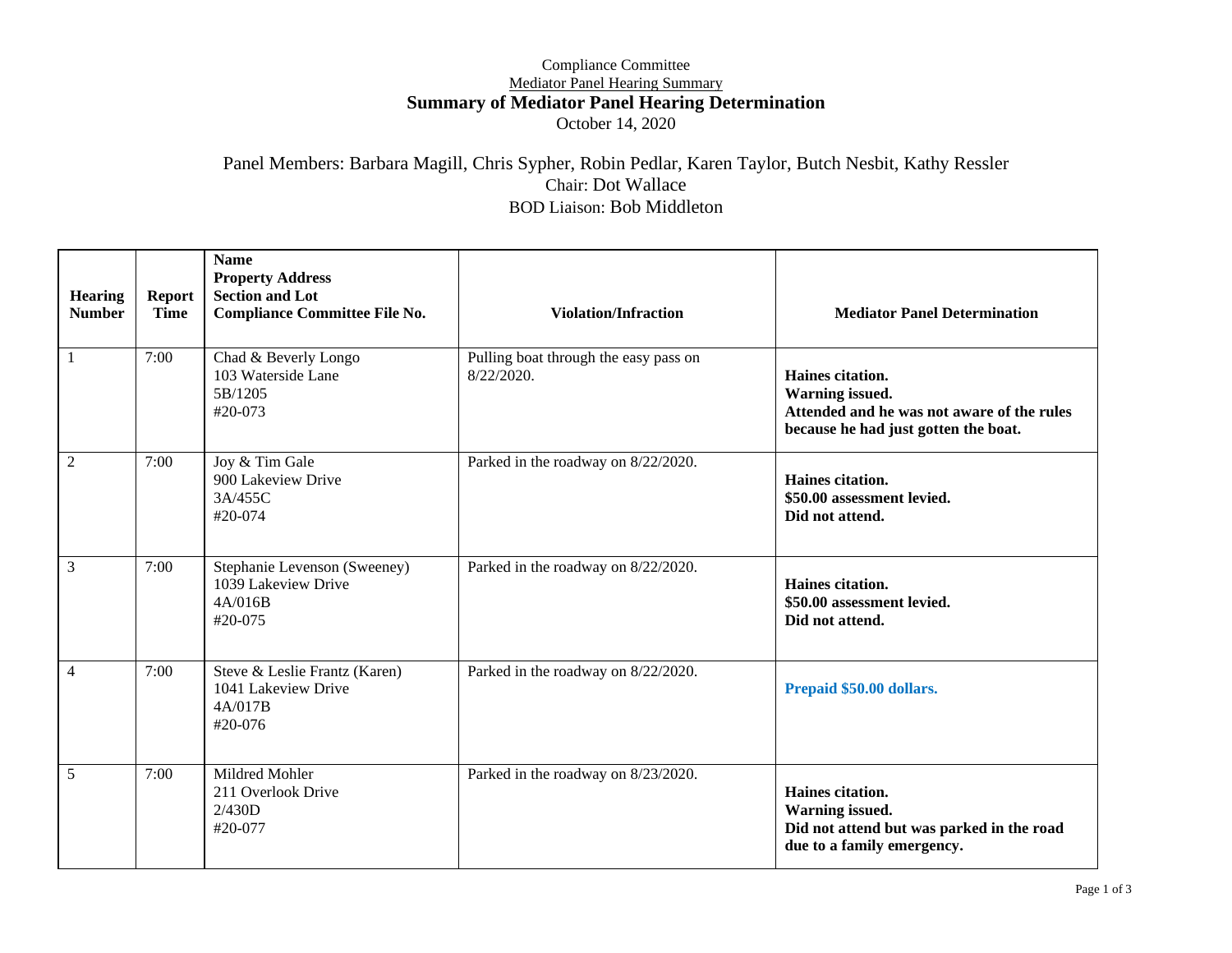|                  |      |                                                                              | <b>Mediator Panel Hearing Summary</b>                    |                                                                                                                                             |
|------------------|------|------------------------------------------------------------------------------|----------------------------------------------------------|---------------------------------------------------------------------------------------------------------------------------------------------|
| 6                | 7:00 | Tito& Deborah Munzo-(Baltimore)<br>138 Waterside Lane<br>5B/1228C<br>#20-078 | Parked in the roadway on 8/21/2020.                      | Haines citation.<br>Warning issued.<br>Attended and explained her daughter just got<br>her license was scared to go down their<br>driveway. |
| $\boldsymbol{7}$ | 7:00 | Joshua Case<br>211 Sunset Circle<br>1/096B<br>#20-079                        | Parked in the roadway on 8/22/2020.                      | Haines citation.<br>\$50.00 assessment levied.<br>Did not attend.                                                                           |
| 8                | 7:00 | <b>Brittni Fuller</b><br>101 Waterside Lane<br>5A/011B<br>#20-080            | Parked on common area on 8/22/2020.                      | Haines citation.<br>Warning issued.<br>Attended and explained her husband had a<br>stroke and she could not move the boat.                  |
| 9                | 7:00 | Pamela Bryan<br>405 Northwood Circle<br>4A/182A<br>#20-081                   | Speeding 32 in a 25mph on 8/21/2020.                     | Haines citation.<br>\$25.00 assessment levied.<br>Did not attend.                                                                           |
| 10               | 7:00 | FFC Properties-(Conway)<br>102 Northwood Circle<br>4A/236B<br>#20-082        | Speeding 36 in a 25mph on 8/25/2020.                     | Haines citation.<br>\$50.00 assessment levied.<br>Did not attend.                                                                           |
| 11               | 7:00 | Pamela Hatch<br>Undeveloped<br>8A/312B<br>#20-083                            | Parked in the fire lane on 8/21/2020.                    | Haines citation.<br>\$50.00 assessment levied.<br>Did not attend.                                                                           |
| 12               | 7:00 | Charlie Schrantz<br>121 Greenwood Court<br>1/055C<br>#20-084                 | Piggybacking through the easy pass lane on<br>8/29/2020. | Prepaid \$50.00 dollars.                                                                                                                    |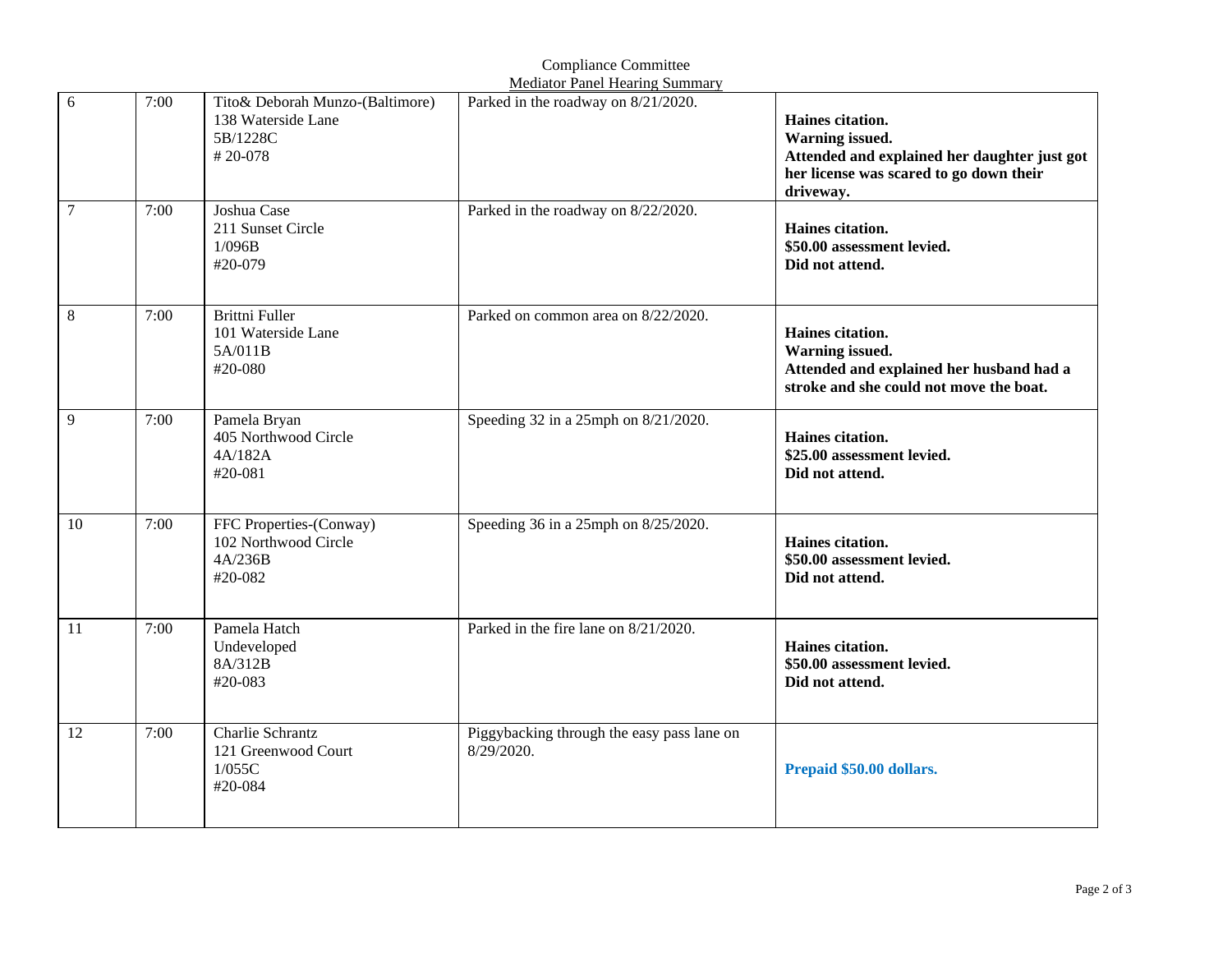|    | <b>Mediator Panel Hearing Summary</b> |                                                                          |                                          |                                                                   |  |  |  |  |
|----|---------------------------------------|--------------------------------------------------------------------------|------------------------------------------|-------------------------------------------------------------------|--|--|--|--|
| 13 | 7:00                                  | Scott Shanholtz-(Mullin)<br>122 Country Club Drive<br>10/504E<br>#20-085 | Speeding $35$ in a 25mph on $9/4/2020$ . | Haines citation.<br>\$50.00 assessment levied.<br>Did not attend. |  |  |  |  |
| 14 | 7:00                                  | Kyle Garrison<br>115 Colonial Drive<br>7/1160D<br>#20-086                | Doing a burn out on 9/5/2020.            | Haines citation.<br>\$50.00 assessment levied.<br>Did not attend. |  |  |  |  |
| 15 | 7:00                                  | Stephanie Ryan<br>104 Waterside Lane<br>5B/1245B<br>#20-087              | Unauthorized dumping on 9/10/2020.       | Haines citation.<br>\$50.00 assessment levied.<br>Attended.       |  |  |  |  |

Compliance Committee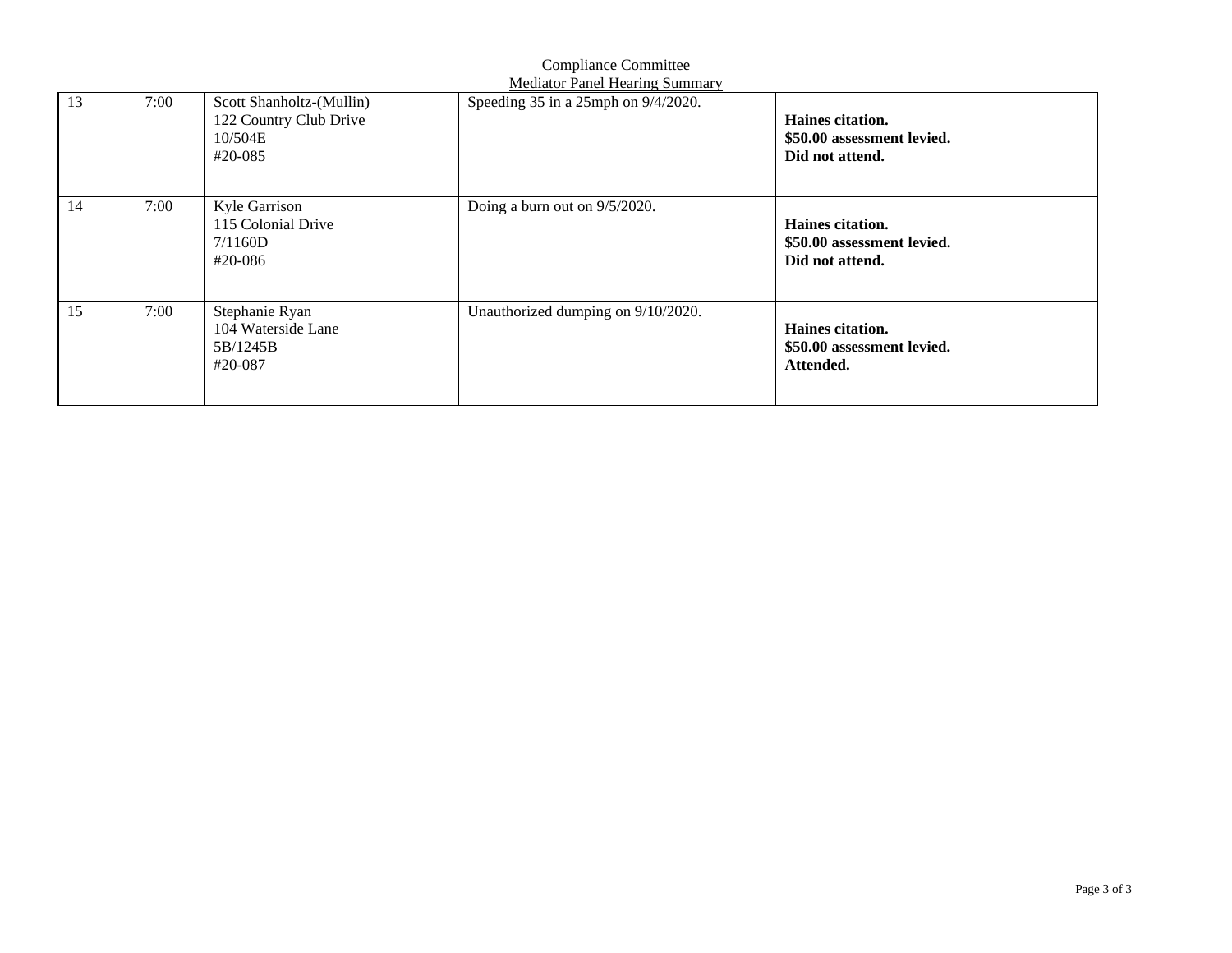#### **Lake Holiday CC Lake Committee Minutes (Clubhouse and Zoom Meeting) September 10, 2020 7:00pm**

**2020 Meeting Schedule**: Jan 9, Feb 13, Mar 12, Apr 9, May 14, Jun 11, Jul 9, Aug 13, *Sep 10*, Oct 8, Nov 12, Dec 10 (as needed)

**Call in Number**: This is an in person and Zoom meeting – see instructions included in email for zoom or call-in

**Members:** Christopher Anderson, PJ Barbour, Marjorie Bohi, Judi Borcherding, Michelle Bradshaw, Mike Bradshaw, Brian Brown, Richard Church, Carol Demery, Tom Demery, Carisa Dueweke, Chris Dueweke, Greg Eckles, Karen Eckles, Matt Hahn, Terry Hardgrave, Steve Herring, JT Hesse, Barbara Hilder, Mike Hilder, Adele Imber, George Imber, Carleen Janke, Jim Janke, Cynthia Keefer, Eric Keefer, Karen Kimmel, Pat Majewski, Margaret McCulla, Jared Mounts, Jim Pagenkopf, Pat Pagenkopf, Rick Post, Wayne Poyer, Jon Reedy (Board Liaison), Kathy Ressler, Jack Sperry, John Stover, Linda Tite, Carol Traczyk, Ward Vaughan, Tony Zucker

**Members Absent for September 10:** Barbara Hilder, Mike Hilder, Jim Janke, Ward Vaughan

**Planned Absences for September 10:** Carol Demery, Tom Demery, Carisa Dueweke, Chris Dueweke, Jared Mounts

**Members with 3 unexcused absences for June, July, August:** Matt Hahn, (is present for tonight's meeting)

**Members that have resigned from Lake Committee in 2020:** Jim Barnard, Paul Battista, Lou Cesa, Michelle Catlett, Josh Catlett, Brenda Cardinale, Elizabeth Hair, Suzy Marcus, Joe Marcus, John Martel, Mike Ressler, Brittany Swiger, Adam Swiger, John Szallay, James Walk

**15 Minute Open Forum:** None

**Confirm Quorum:** Confirmed

**Approve Agenda:** Approved, Judi clarified under new business #1, it should state this only applies to the ponds, not the main lake.

**Previous Minutes:** August Minutes approved by email

#### **Old Business: Registered Boats >= 10 HP:** 318 (+7, 2019 (326), 2018 (321), 2017 (318), 2016 (319), 2015 (308), 2014 (294)) **Registered Boats (Non-Motorized):** 763 (+42, 2019 (703), 2018 (559)) **Registered under 10 HP:** 31 (+1, 2019 (50))

#### **1. Sub Committee Chairman/Secretary Reports:**

- Water Quality Testing/Rainfall Monitoring: **Judi**
	- 1. 2020 E-Coli/Secchi Sampling: The E.coli testing will run through the end of September and we really appreciate the Eckles and Herring's dedication this year. With the exception of one event at Beach 1 E.coli has remained in check this year. It was felt the one event may have been a result of geese congregating in the area.
	- 2. Water Quality: Lab results from the July 23 water quality monitoring event were sent to LHCC on August 13 (just prior to the August LC meeting) and showed high phosphorus levels (0.05 mg/L) throughout the lake. This compares to typical lower phosphorus levels of 0.01-0.02 mg/L measured consistently over the last 3 years. Alarm bells went off. PH recommends maintaining P levels below 0.025 mg/L to avoid algae blooms. We then hired friends of the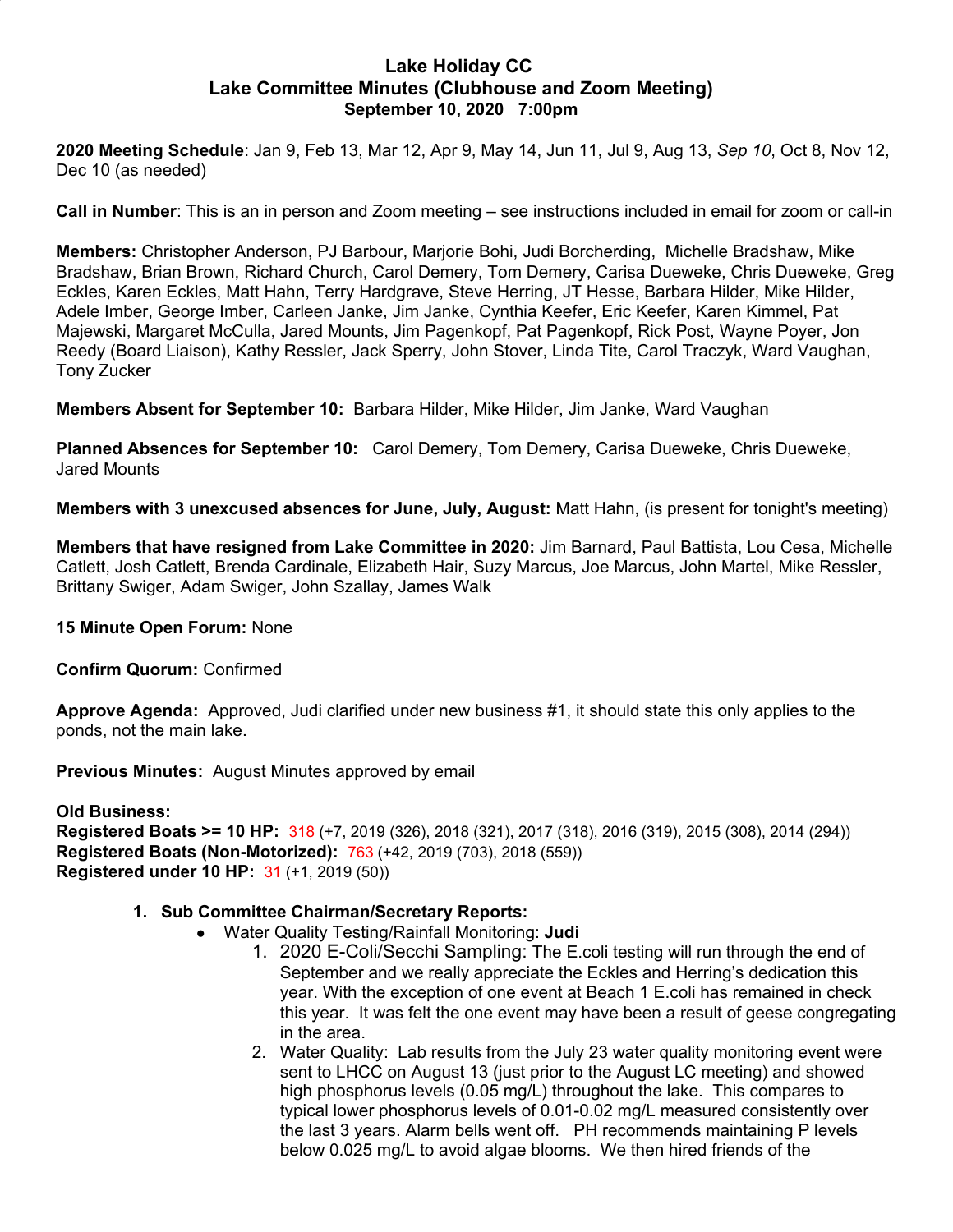Shenandoah to independently measure P levels in the lake and their results showed lake-wide P levels at 0.01 mg/L on August 19 (three weeks after the PH data was collected). We have asked PH and FOS to compare laboratory methods and this process is still ongoing. We are also waiting for PH to provide an explanation for what caused the high P levels in July. Still waiting. Possible causes were discussed by the committee. The third sampling for the year is due in early October, Jim will discuss with PH to see if they can send split samples to an outside lab for verification on this sampling event.

- 3. Algae Bloom? Beginning on Saturday Sept 5 several residents reported brown filamentous algae in water near docks/shoreline on the middle/east end and north side of the lake. Within the next day the same algae was observed spreading to other areas. Based on photos sent, Princeton Hydro states (visual only) that this algae appears to be a dinoflagellate or chrysophyte (a filamentous algae, not toxic). Volunteers will send a sample overnight to PH for identification.
- Aqua Customer Advisory Council: **Steve**
	- 1. Steve noted they will be meeting twice per year. Their I & I survey is about ⅔ complete with repairs being made as they go. Also noted was that aqua has again proposed rate increases.
- Rules, Regulations & Enforcement: **Margaret**
	- 1. Revised PRP3 changes for approval regarding boat registration for renters in place of the homeowner, restricting use of pontoon boat headlights for docking only and if this should be added to the PRP, and discussion about sea planes still needing further clarification (attachment)
	- 2. Revised PRP15 (attachment)
	- 3. After lengthy discussion, it was decided to table submitting any changes to the board until all can be done so at once. Margaret was thanked for all of the work she has put in on this so far.
- Newsletter/Communications: **Karen**
	- 1. Committee agreed with recommendation for a re-run on prior article on proper leaf disposal and keeping drainage ditches clear of leaves and debris
- Fishery: **Jared**
	- 1. 2020 fish stocking planned for early November. Species agreed upon include Smallmouth, Walleye, and Crappie. Jon has been in continued contact with Fender's Hatchery. 2 more check donations to be deposited in the private fish stocking account.
- Water Fitness, Recreation and Water Sports: **Ward/Karen**
	- 1. No new updates, water fitness classes have ended for the season
- Marina: **Jon**
	- **1.** The GM has requested assistance from the Marina Sub Committee to begin preparation of a Board Tab, Marina Reconfiguration Drawings, etc. The general timeline is, begin preparation of the documents ASAP with the assistance of Deep Creek Docks, submit a late Fall Board Tab for review/approval (after election of new members), gain Board Approval, engage Deep Creek Docks/others and LHCC Maintenance Staff, etc to begin work late this year/early next with a Spring 2021 completion date (prior to boating season). Usually 3 bids would be requested but so far he has been unable to find any others interested in bidding. Reconfiguration could be funded from the replacement reserve but any new construction of slips would require board approval in the budget which is too late to add at this point if planning to do the work in 2021. There was also some discussion of adding marina slips and or a boat launch at beach 2 but again this would require a budget proposal and plan. The LC previously reviewed Draft Plans during 2019/2020 with general consensus to move the Project forward. At the LC's direction, I did develop the attached 2021 Budget Submission (now an RRF Project). Subsequently, we also formed the Marina Sub Committee to assist the GM with this effort. The LC voted in support to continue work as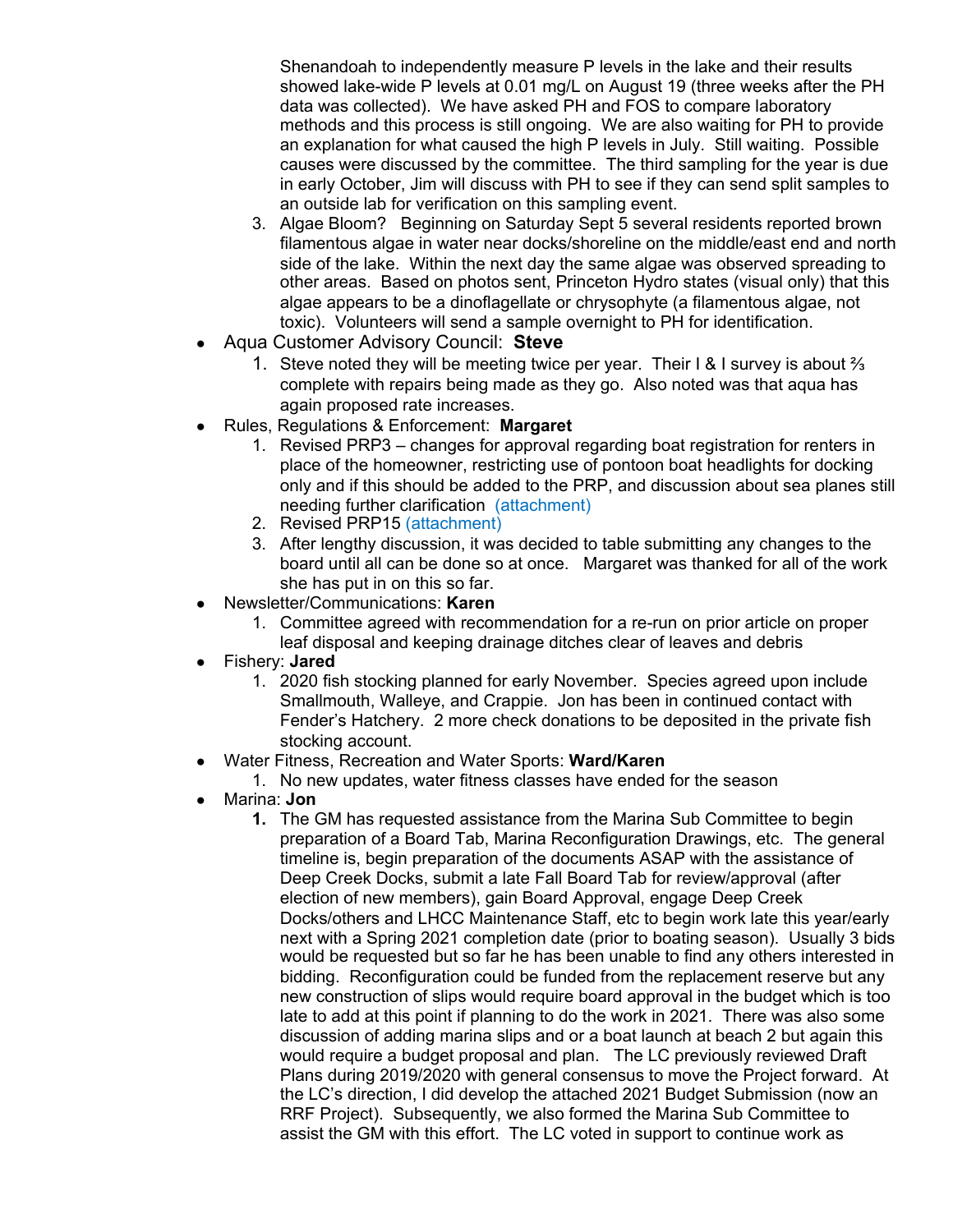outlined above. Judi also asked that water depths at the proposed new sites for slips be verified.

- Tributary/External Loading (Sediment/Erosion & Run-Off Control): **Jim**
	- 1. Best Management Practices Update: A BMP permit "pre-application" virtual meeting was held on August 18 with regulatory agencies including Army Corps, Virginia DEQ, and Virginia Marine Resources Council (VMRC). This meeting was set up and coordinated by our contractor GKY and subcontractor Passage Creek. This was a productive discussion, and the findings/minutes of the meeting were summarized by GKY (see attached). This summary includes responses to questions and comments provided by participating LC members. Overall, the regulatory agencies see this BMP project as "routine". They asked LHCC what our timing was for initiating BMP construction and our response was that it would be within the next 5 years, approximately. Next steps involve preparing an RFP for soliciting a contractor to perform the final design and permit application for the "in-lake" sediment/phosphorus catch basin BMP approach. Timing is within the next year. It was also noted we will need to follow up on the phosphorus level results from this summer and will await the recheck in October before moving forward, Jim plans to ride along with PH during sampling. (attachment)
	- 2. Status of Submerged Aquatic Vegetation (SAV): Good news was reported in late July that some of the eelgrass planted by LC volunteers in the Isaacs Cove CEZ took root and has thrived. In addition, native pondweed has appeared in the adjacent CEZ from seedbanks that have survived carp grazing. The bad news is the redhead grass seedlings planted in the Isaacs Cove CEZ in mid-August within the dog cage did not survive – possibly because the seedlings were heat-stressed due to late delivery by UPS. Last week, Terry's SAV plants were transplanted in the same CEZ – these will be observed over the remainder of the growing season.

#### **New Business:**

- 1. Protocol for blue/green algae outbreaks in the ponds
	- a. Discussed if this was under the direction of LC or Buildings and Grounds. Also noted sampling was done on the two events in 2020 and low levels of algae noted. Advised that mowing be done to minimize grass clippings into the ponds or leave a buffer zone of 10 - 15 feet. LC will continue to discuss for next year.
- 2. Boat trailer parking (Watercraft/Boat Slip Totals and Trailer/Vehicle Parking Capacity) (attachment)
	- a. Subcommittee will continue to address, multiple members provided their opinions and recommendations.
	- b. It was discussed that the county approved a plan at beach 2 to add 20 parking spots and make Sleigh Drive a one way road
- c. Also discussed parking issues at Beach 1 and the marina 3. Float plane landing at Lake Holiday

https://www.faa.gov/regulations\_policies/handbooks\_manuals/aviation/seaplane [handbook/media/faa-h-8083-23-2.pdf](https://www.faa.gov/regulations_policies/handbooks_manuals/aviation/seaplane_handbook/media/faa-h-8083-23-2.pdf) Chris Dueweke is following up on details, it was noted that in an emergency

planes can land on a body of water 4. LH Boat test updates (for disclosure to LC members only (attachment)

- a. Three new questions and revisions were discussed. Also looking into an online test with randomization of the questions from the technology committee. All were in favor of these updates.
- 5. LC to submit 2 questions to candidates running for the Board in 2020
- 6. Sub-Committee Chairs and Secretaries Please provide Chris with any SC roster changes
	- a. The wake surfing / plowing subcommittee will be discontinued due to no new updates.